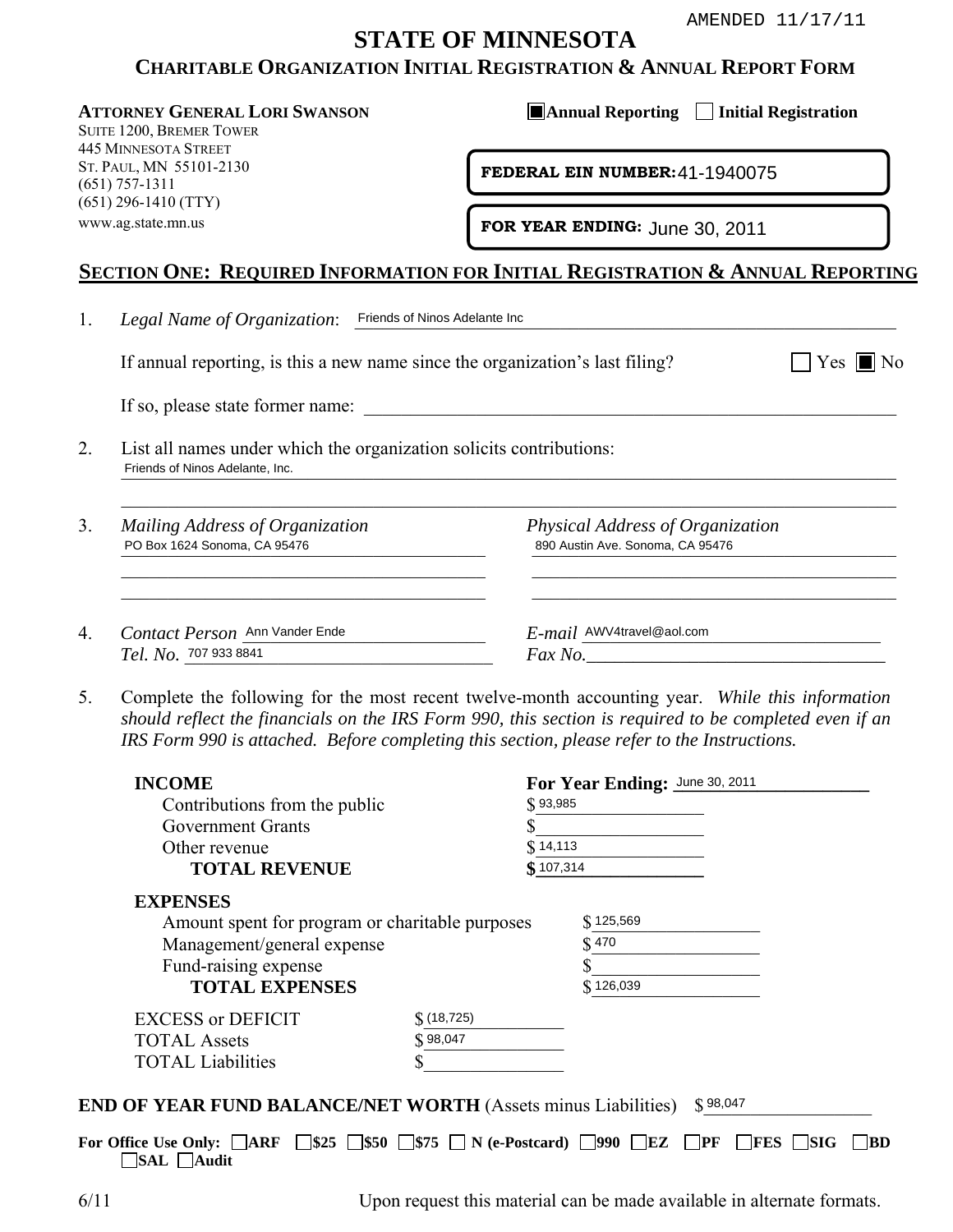|    | AMENDED 11/17/11                                                                                                                                                                                                                                                        |
|----|-------------------------------------------------------------------------------------------------------------------------------------------------------------------------------------------------------------------------------------------------------------------------|
| 6. | Does the organization use the services of a professional fund-raiser (outside solicitor or consultant)?<br>$\bigcap$ Yes $\bigcap$ No                                                                                                                                   |
|    | If so, provide name and address of any outside professional fund-raiser employed by the organization<br>and state the total amount of compensation each outside fund-raiser received from the filing<br>organization during the year. Attach schedule if more than one. |
|    | Name                                                                                                                                                                                                                                                                    |
|    | State Zip Compensation                                                                                                                                                                                                                                                  |
| 7. | Does this professional fund-raiser solicit or consult in Minnesota?<br>Yes<br>N <sub>0</sub>                                                                                                                                                                            |
| 8. | Month and day accounting year ends: June 30, 2011                                                                                                                                                                                                                       |
| 9. | Has the organization included the filing fee, late fee (if any) and all attachments required by the<br>$\blacksquare$ Yes<br>instructions?<br>No                                                                                                                        |

# **SECTION TWO: REQUIRED FOR INITIAL REGISTRATION ONLY**

|                | Name<br>Street and Number                                                                                                      | <u> 1989 - Johann Stoff, Amerikaansk politiker († 1908)</u> |       |         |                                                                                                       |  |
|----------------|--------------------------------------------------------------------------------------------------------------------------------|-------------------------------------------------------------|-------|---------|-------------------------------------------------------------------------------------------------------|--|
|                | <b>City</b>                                                                                                                    |                                                             |       |         |                                                                                                       |  |
| 2.             | Type of legal entity ( <b>Attach</b> the creating document):<br>Nonprofit corporation                                          |                                                             | Trust |         | Unincorporated association                                                                            |  |
| 3 <sub>1</sub> | Place and date the organization was incorporated:                                                                              |                                                             |       | (state) | (date)                                                                                                |  |
| 4.             | Is the organization exempt from federal income taxes?<br>Yes (Attach a copy of the IRS determination letter)<br>N <sub>o</sub> |                                                             |       |         | Status: $501(c)$<br>Date organization submitted Form 1023 to the IRS                                  |  |
| 5.             |                                                                                                                                |                                                             |       |         | If the organization is not exempt from federal income taxes and uses a fiscal agent, state the fiscal |  |
| 6.<br>a.       | Has the organization been denied the right to solicit contributions?<br>By any government agency?                              |                                                             |       | Yes     | N <sub>0</sub><br>If yes, attach explanation.                                                         |  |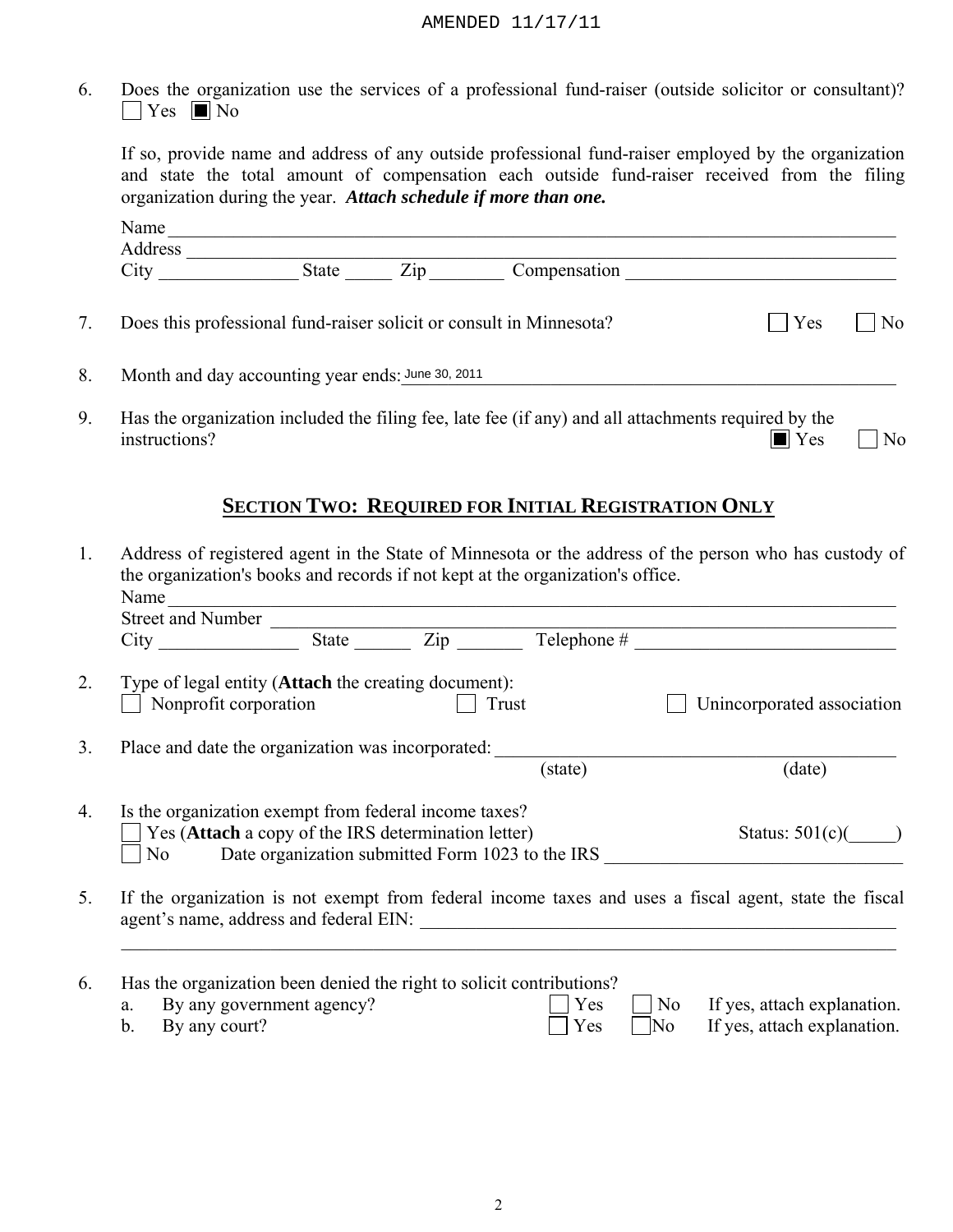### AMENDED 11/17/11

7. Explain in detail the charitable purposes of the organization, including major program activities.

 $\mathcal{L}_\mathcal{L} = \{ \mathcal{L}_\mathcal{L} = \{ \mathcal{L}_\mathcal{L} = \{ \mathcal{L}_\mathcal{L} = \{ \mathcal{L}_\mathcal{L} = \{ \mathcal{L}_\mathcal{L} = \{ \mathcal{L}_\mathcal{L} = \{ \mathcal{L}_\mathcal{L} = \{ \mathcal{L}_\mathcal{L} = \{ \mathcal{L}_\mathcal{L} = \{ \mathcal{L}_\mathcal{L} = \{ \mathcal{L}_\mathcal{L} = \{ \mathcal{L}_\mathcal{L} = \{ \mathcal{L}_\mathcal{L} = \{ \mathcal{L}_\mathcal{$  $\mathcal{L}_\text{max}$  , and the contribution of the contribution of the contribution of the contribution of the contribution of the contribution of the contribution of the contribution of the contribution of the contribution of t

| 8.<br>Please mark all items that describe the organization's charitable mission:<br>Arts & Culture Human Services Civic/Lobbying   International<br>Health<br>$\Box$ Mental Health $\Box$ Education $\Box$ Religious $\Box$ Other<br>Environment<br>Or: List the NTEE code(s) that describe the organization's purpose: |                                                                                                                                                                                               |  |  |
|-------------------------------------------------------------------------------------------------------------------------------------------------------------------------------------------------------------------------------------------------------------------------------------------------------------------------|-----------------------------------------------------------------------------------------------------------------------------------------------------------------------------------------------|--|--|
| 9.                                                                                                                                                                                                                                                                                                                      | Which of the above two best describes the organization's primary purpose $(s)$ ?<br>2.                                                                                                        |  |  |
| 10.                                                                                                                                                                                                                                                                                                                     | Check one or more methods of solicitation the organization anticipates using:<br>Other<br>Telephone appeals<br>Grant writing<br>  Sweep<br>$\mathbb{R}^n$<br>Direct mail<br>Media<br>Internet |  |  |
| 11.                                                                                                                                                                                                                                                                                                                     | State the total contributions the organization received during the accounting year last ended:                                                                                                |  |  |

12. **Attach** a list of organization's officers, directors, trustees, and chief executive officer, including their titles, addresses, and total annual compensation paid to each.  $\Box$  Attached

# **SECTION THREE: REQUIRED FOR ANNUAL REPORTING ONLY**

### *ALL organizations MUST complete questions 1-6.*

- 1. Has the organization's accounting year changed since the last report was filed?  $\Box$  Yes  $\Box$  No *If yes*, provide the new year-end date:
- 2. **Attach** an explanation if there has been any change in the organization's tax status with the Internal Revenue Service; a significant change in the purposes of the organization; or if the organization's right to solicit funds has been denied, suspended, revoked or enjoined by any state agency or court in any state, or if there are proceedings pending.  $\Box$  None  $\Box$  Attached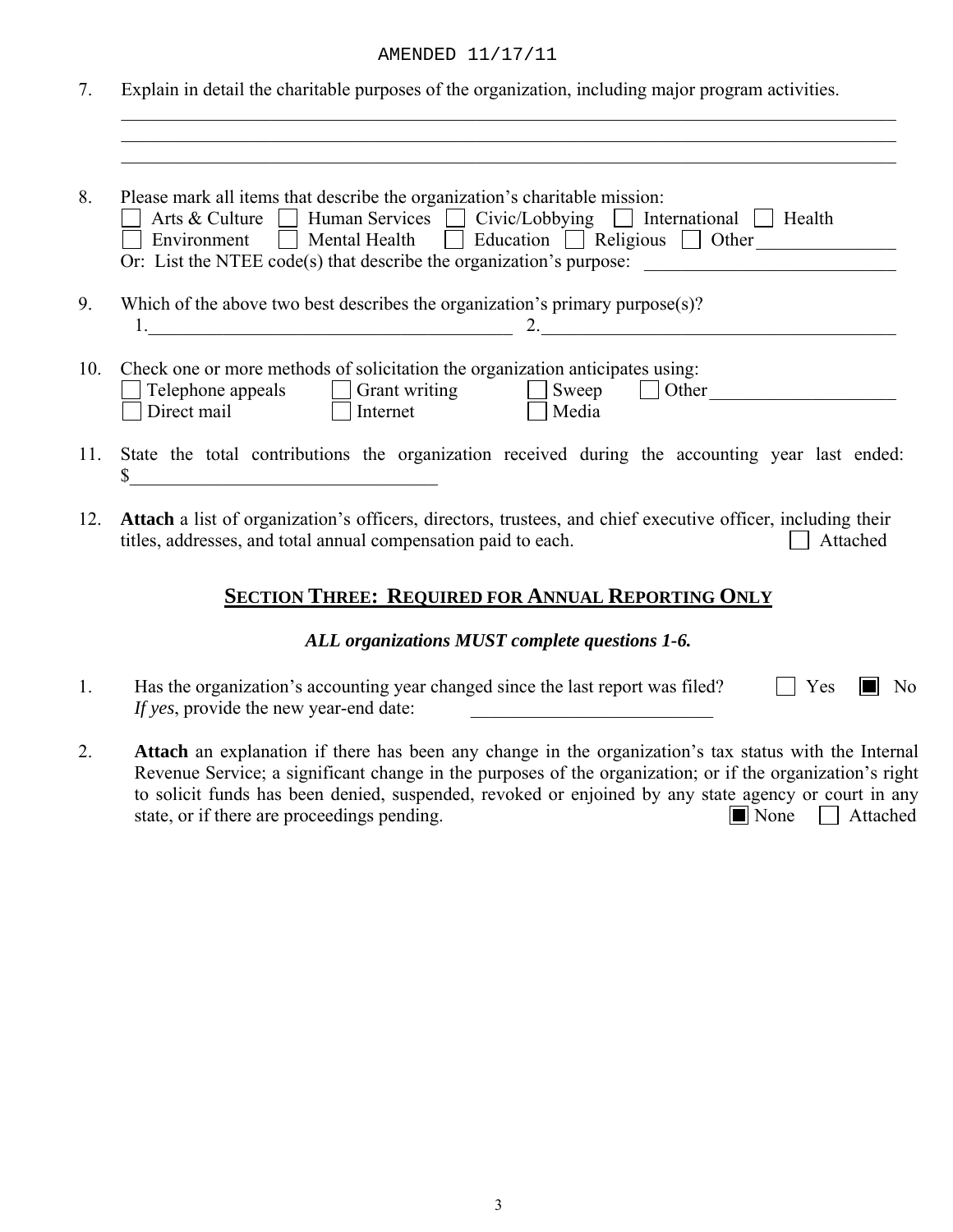3. List the **five** highest paid directors, officers and employees of the organization and its related organization(s) who receive total compensation of **\$50,000** or more, indicating their titles and total compensation paid to each. Total compensation includes salaries, fees, bonuses, fringe benefits, severance payments and deferred compensation paid by the organization and all related organizations. A "related organization" is an organization that controls, is controlled by or is under common control with another corporation. "Control" can exist through stock ownership or membership interests, the authority to appoint members, or the ability to direct the policies and management of other corporations. *See* Minn. Stat. § 317A.011, subd. 18. **Due to changes in the law, for annual reports after August 1, 2011, the compensation reporting threshold is \$100,000 and total compensation is defined as total amount reported on W2 (box 5) and/or Form 1099 MISC (box 7) issued by the organization and its related organizations.**  AMENDED  $11/17/11$ <br>
ighest paid directors, officers and employees of the organization and its resp. who receive total compensation of \$50,000 or more, indicating their titles and aid to each. Total compensation includes s

|                         | Name/Title  | <b>Compensation</b> | <b>Deferred</b><br><b>Compensation</b> | <b>Fringe Benefits</b> |
|-------------------------|-------------|---------------------|----------------------------------------|------------------------|
|                         | <b>NONE</b> | <b>NONE</b>         | <b>NONE</b>                            | <b>NONE</b>            |
| $\boldsymbol{2}$        |             |                     |                                        |                        |
| 3                       |             |                     |                                        |                        |
| $\overline{\mathbf{4}}$ |             |                     |                                        |                        |
| 5                       |             |                     |                                        |                        |

4. **Attach** a list of organization's board of directors.



- 5. **Attach a GAAP audit** if total revenue exceeds \$750,000.  $\Box$  Audit not included under the Food Shelf Exemption (excluding from total revenue the value of food donated to a nonprofit food shelf for redistribution at no cost). Audit not required
- 6. Minnesota law requires that an organization file a copy of any IRS Form 990-N (e-Postcard), 990, 990- EZ, or 990-PF informational return that was filed with the IRS. Has the organization included with this annual report a copy of all IRS Form 990-N (e-Postcard), 990, 990-EZ or 990-PF informational returns that it filed with the IRS (excluding Schedule B or any other donor list required by the IRS)?

 $\Box$  Yes  $\Box$  No (Not required to file a return with IRS or files with National Chapter).  *NOTE: By answering YES to the above question, you are attesting that the IRS informational return filed with this office is an exact copy, including all schedules and attachments, of the IRS informational return filed with the IRS (excluding Schedule B or any other donor list the IRS may require).*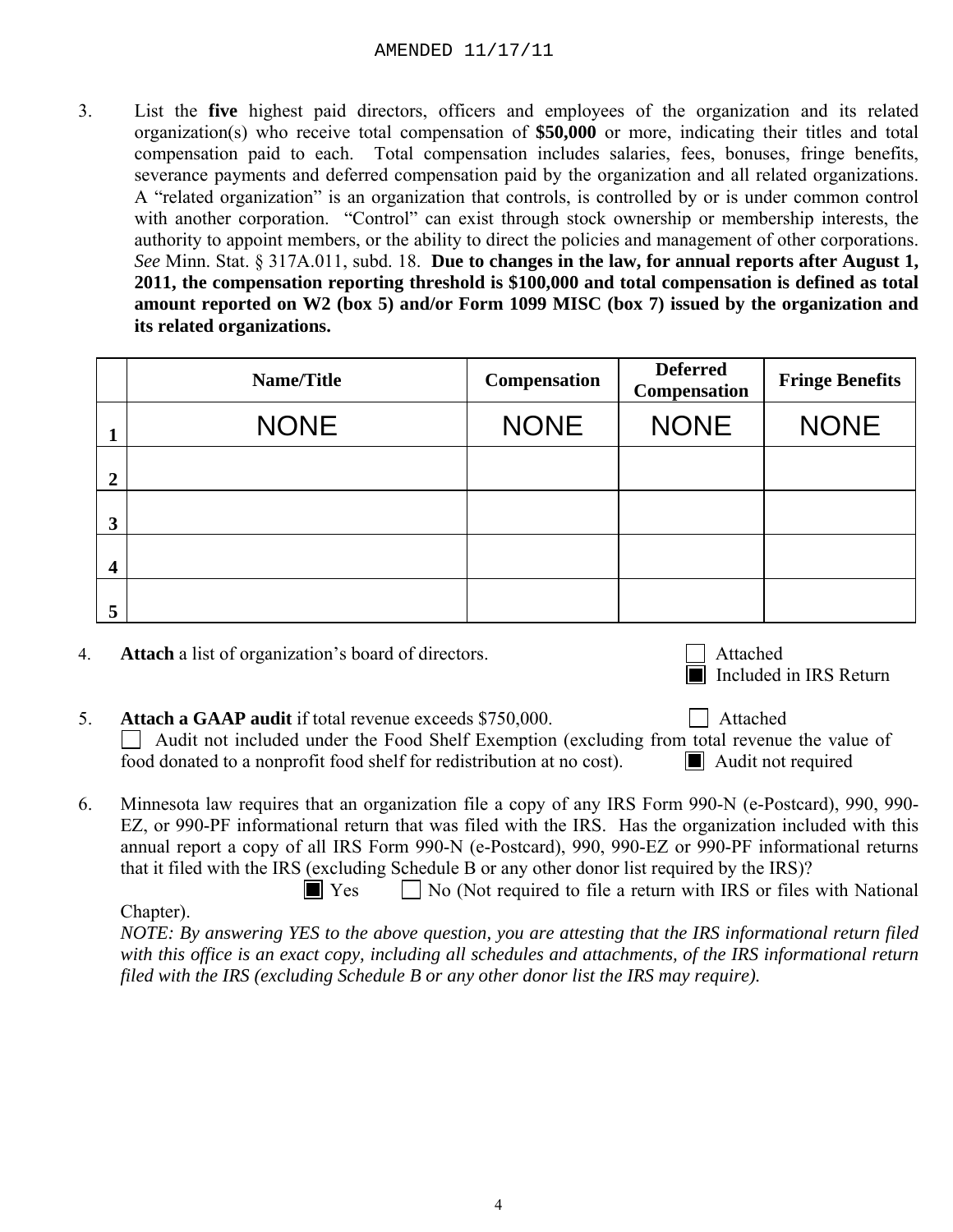|                 | AMENDED 11/17/11                                                                                                              |                |                 |                  |             |
|-----------------|-------------------------------------------------------------------------------------------------------------------------------|----------------|-----------------|------------------|-------------|
|                 |                                                                                                                               |                |                 |                  |             |
|                 |                                                                                                                               |                |                 |                  |             |
|                 | 7. The following organizations must complete and return the statement of functional expenses below:                           |                |                 |                  |             |
|                 | 1) organizations that file a 990-N (e-Postcard), 990-EZ, or 990-PF; and 2) organizations that file an IRS                     |                |                 |                  |             |
|                 | Form 990 that does not contain a completed functional expenses statement within the IRS Form 990.                             |                |                 |                  |             |
|                 |                                                                                                                               |                |                 |                  |             |
|                 | <b>Statement of Functional Expenses</b>                                                                                       |                |                 |                  |             |
|                 |                                                                                                                               | (A)            | (B)             | (C)              | <b>(D)</b>  |
|                 |                                                                                                                               | Total expenses | Program service | Management and   | Fundraising |
|                 |                                                                                                                               |                | expenses        | general expenses | expenses    |
|                 | Grants and other assistance to governments and organizations in<br>the U.S.                                                   |                |                 |                  |             |
| 2               | Grants and other assistance to individuals in the U.S.                                                                        |                |                 |                  |             |
| 3               | Grants and other assistance to governments, organizations, and                                                                |                |                 |                  |             |
|                 | individuals outside the U.S.                                                                                                  | 125,569        | 125,569         |                  |             |
|                 | Benefits paid to or for members                                                                                               |                |                 |                  |             |
| 5               | Compensation of current officers, directors, trustees, and key                                                                |                |                 |                  |             |
|                 | employees                                                                                                                     |                |                 |                  |             |
| 6               | Compensation not included above, to disqualified persons (as                                                                  |                |                 |                  |             |
|                 | defined under section $4958(f)(1)$ and persons described in section                                                           |                |                 |                  |             |
|                 | 4958(c)(3)(B)                                                                                                                 |                |                 |                  |             |
| 7               | Other salaries and wages                                                                                                      |                |                 |                  |             |
| 8               | Pension plan contributions (include section $401(k)$ and section                                                              |                |                 |                  |             |
|                 | 403(b) employer contributions)<br>Other employee benefits                                                                     |                |                 |                  |             |
|                 | 10 Payroll taxes                                                                                                              |                |                 |                  |             |
| 11              | Fees for services (non-employees):                                                                                            |                |                 |                  |             |
|                 | Management                                                                                                                    |                |                 |                  |             |
| a               |                                                                                                                               |                |                 |                  |             |
|                 | <b>b</b> Legal                                                                                                                |                |                 |                  |             |
|                 | c Accounting                                                                                                                  |                |                 |                  |             |
|                 | d Lobbying                                                                                                                    |                |                 |                  |             |
|                 | e Professional fundraising services                                                                                           |                |                 |                  |             |
| f               | Investment management fees                                                                                                    |                |                 |                  |             |
|                 | g Other                                                                                                                       |                |                 |                  |             |
|                 | 12 Advertising and promotion                                                                                                  |                |                 |                  |             |
| 13              | Office expenses                                                                                                               |                |                 |                  |             |
| 14              | Information technology                                                                                                        |                |                 |                  |             |
| 15              | Royalties                                                                                                                     |                |                 |                  |             |
| 16<br>17        | Occupancy<br>Travel                                                                                                           |                |                 |                  |             |
|                 | 18 Payments of travel or entertainment expenses for                                                                           |                |                 |                  |             |
|                 | federal,<br>any<br>state, or local public officials                                                                           |                |                 |                  |             |
| 19              | Conferences, conventions, and meetings                                                                                        |                |                 |                  |             |
| 20              | Interest                                                                                                                      |                |                 |                  |             |
| 21              | Payments to affiliates                                                                                                        |                |                 |                  |             |
| 22              | Depreciation, depletion, and amortization                                                                                     |                |                 |                  |             |
| $\overline{23}$ | Insurance                                                                                                                     |                |                 |                  |             |
| 24              | Other expenses. Itemize expenses not covered above. (Expenses                                                                 |                |                 |                  |             |
|                 | grouped together and labeled miscellaneous may not exceed 5% of<br>total expenses shown on line 25 below.)                    |                |                 |                  |             |
|                 | Bank service charges                                                                                                          | 307            |                 | 307              |             |
|                 |                                                                                                                               |                |                 |                  |             |
| b               |                                                                                                                               | 60             |                 | 60               |             |
| c               |                                                                                                                               |                |                 |                  |             |
|                 | d All other expenses                                                                                                          | 103            |                 | 103              |             |
| 25              | Total functional expenses. Add lines 1 through 24d                                                                            | 126,039        | 125,569         | 470              |             |
| 26              | <b>Joint costs.</b> Check here $\blacktriangleright$ $\Box$ if following SOP 98-2. Complete                                   |                |                 |                  |             |
|                 | this line only if the organization reported in column (B) joint costs<br>from a combined educational campaign and fundraising |                |                 |                  |             |
|                 | solicitation                                                                                                                  |                |                 |                  |             |
|                 |                                                                                                                               |                |                 |                  |             |

**Must be prepared in accordance with generally accepted accounting principles.**